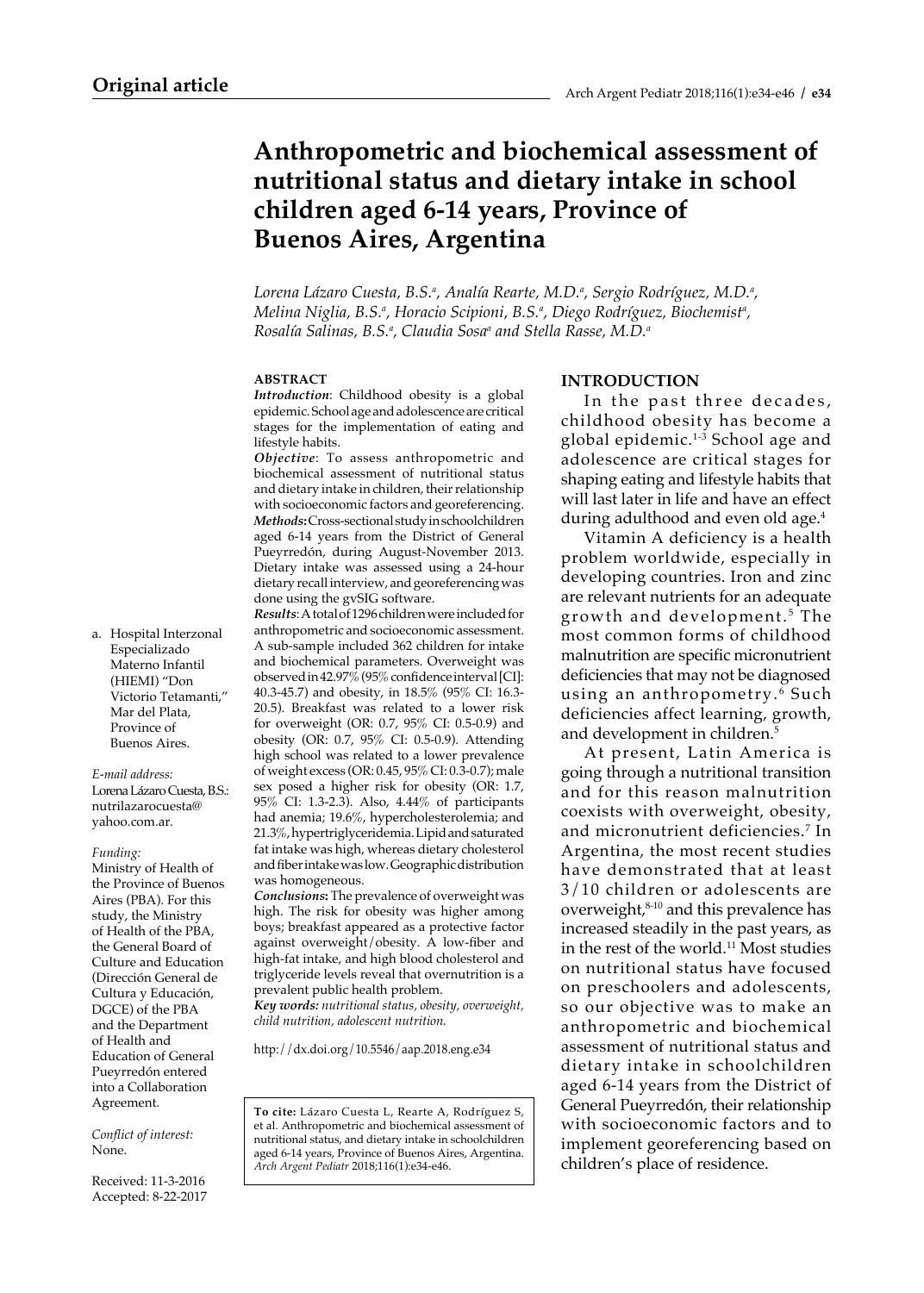### **POPULATION AND METHODS**

Descriptive, analytical, cross-sectional study conducted between August and November 2013 in the District of General Pueyrredón (Province of Buenos Aires [PBA]), a town of 618 989 inhabitants, of whom 81 911 were aged 6-14 years (13.23%).12 In 2013, the District of General Pueyrredón had 323 schools. The rate of school enrollment was 94% in 2006.

The sample included schoolchildren aged 6-14 years. Participants selected for the subsample were asked to fast for 12 hours. Children with chronic conditions and primary or secondary immunosuppression were excluded.

The sample size estimated for the anthropometric assessment was 1197 students, considering the less prevalent event (wasting: 1.4%), $^8$  and a 95% confidence level. The District of General Pueyrredón was divided into three areas; the eight divisions of the school district were grouped and 22 schools were randomly selected, respecting the percentage of public and private schools (60%/40%, respectively) and the proportion of each age group. Grades were also randomly sampled.

A sub-sample was selected to assess dietary intake and biochemical parameters. The subsample size was estimated at 300 children, considering a 25% event prevalence (anemia), and a 95% confidence level.13 Five or six children were randomly selected from each grade for this estimation.

Socioeconomic data were collected using a specially designed questionnaire, which was completed by parents under the supervision of trained staff (see *Annex 1*).

Anthropometric data were collected at each school by trained staff (see *Annex 2*). Weight was measured using CAM portable scales, P-1001- PCADOBLE code. Height was measured using a non-extensible tape measure in a vertical plane and on a hard surface as horizontal plane. Measuring techniques were based on the Growth and Development Guidelines of the Argentine Society of Pediatrics.<sup>14</sup> Waist circumference was measured at the upper edge of the iliac crest using the cross-handed technique and a Lufkin-like metal tape. References from J. R. Fernández et al. were used assuming a cut-off point in the 90<sup>th</sup> percentile.15 Two measurements were made and the average was estimated.

Lab samples were taken by trained nurses and processed within 3 hours of collection. Ethylenediaminetetraacetic acid (EDTA) tubes were used (hemoglobin and hematocrit) and a tube without anticoagulant for the rest of the lab tests.

Samples were analyzed at the lab of Hospital Interzonal Especializado Materno Infantil (HIEMI). Vitamin A, zinc, and folate were studied at the lab of the Pediatric Research and Development Institute (Instituto de Desarrollo e Investigaciones Pediátricas [IDIP]) "Prof. F. E. Viteri," Hospital de Niños "Sor María Ludovica," La Plata.

For collecting data on intake, 11 nutritionists were trained on standardized methodology and used a 24-hour recall interview, visual aids, and food fact sheets.16,17 The proportion of week days, weekends or holidays was established to assess intake.

Two teams made up of 10 people were available (nurses, nutritionists, physicians, promoters, and social workers). Two schools were assessed each week, and 3 weekly visits were made to each school. Feedback was provided to each schoolchild. Participants with nutritional alterations were contacted for a referral to the Department of Pediatrics.

The following sociodemographic outcome measures were included: sex, age, maternal level of education, health coverage, private/public school, primary/secondary education, number of daily meals, and breakfast, lunch, and dinner habits  $\geq 4$  times per week.

Anthropometric outcome measures: child growth standards and classification published by the World Health Organization (WHO).18

Nutritional status (body mass index [BMI])15,19 was classified into very low weight: ≤ -3 standard deviations (SDs); low weight:  $\le$  -2 SDs/ $>$  -3 SDs; normal weight: > -2 SDs/< +1 SD; overweight:  $\ge$  +1 SD/< +2 SDs; obesity:  $\ge$  +2 SDs/< +3 SDs; severe obesity:  $\geq$  +3 SDs. Overweight, obesity, and severe obesity were considered excess weight. Waist circumference (WC) was considered normal if < 90<sup>th</sup> percentile and increased if  $\geq 90$ <sup>th</sup> percentile.

Biochemical outcome measures were estimated: hematocrit and hemoglobin (low: < -2 SDs of the mean for age and sex as an anemia indicator), lipid profile, prealbumin (nephelometry), ferritin (chemiluminescence), vitamin A, zinc (flame atomic absorption spectroscopy, 213.9 nm), and folate.

Calorie, protein, fat, cholesterol, carbohydrate, fiber, vitamin A, calcium, iron, zinc, and folate intake was assessed.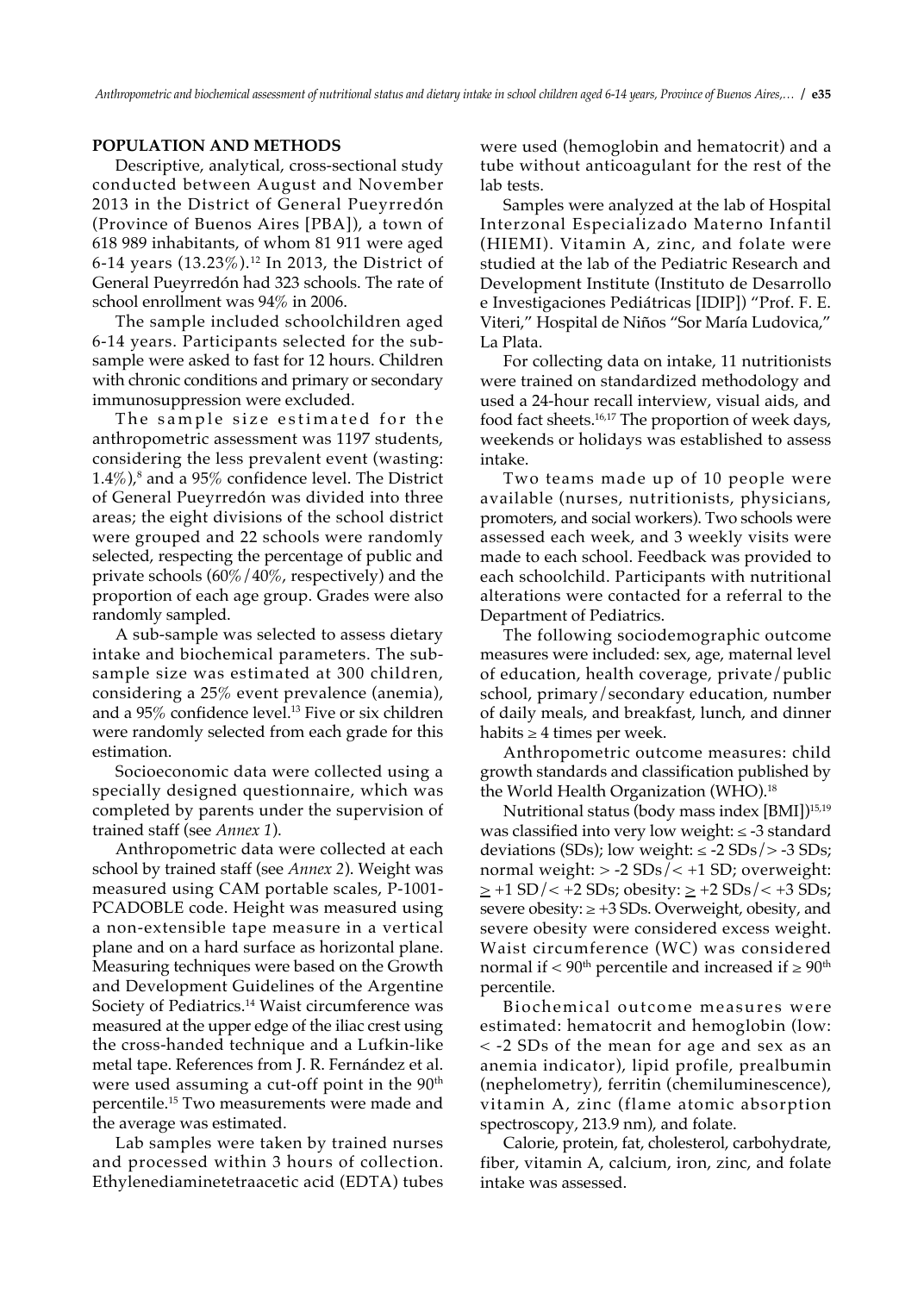Figure 1. *Sample selection. Sampling 1 and 2*



<sup>\*</sup> SS: scant specimen.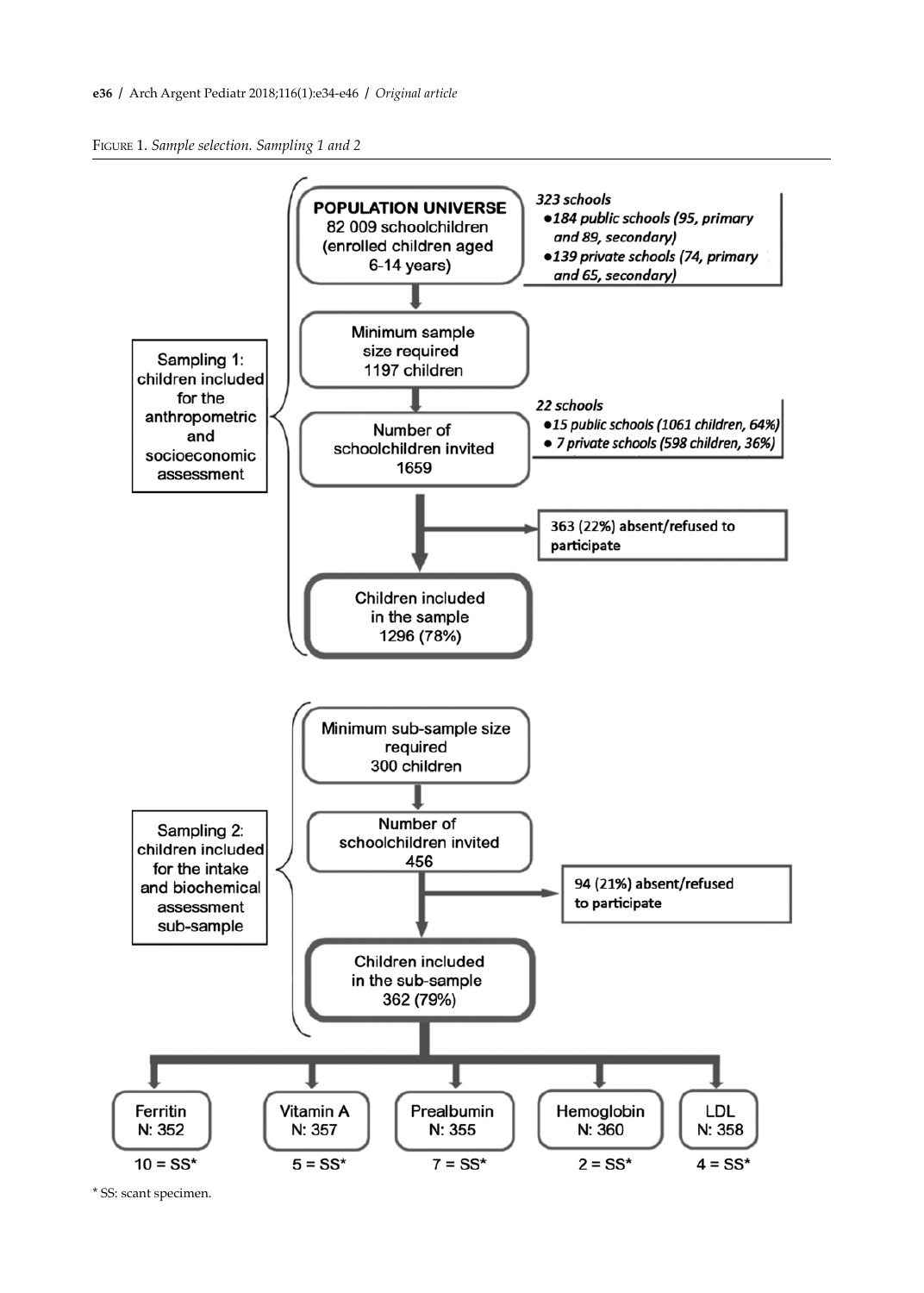Trans fat intake was estimated by difference from total fat as a percentage of the median energy intake.

Ethical considerations: the study was approved by the Bioethics Committee of HIEMI and the Joint Commission of Health Research of the Ministry of Health of the PBA.

A signed informed consent was obtained from parents or guardians, together with schoolchildren's assent.

#### **Statistical analysis**

The following software programs were used: the WHO Anthro Plus for the anthropometry, the SARA (analysis system and food registry) for intake, and the Epi Info 7 for the statistical analysis.

Median and interquartile range or mean and standard deviation (SD) were estimated for continuous outcome measures, and proportions were calculated for categorical data with 95% confidence intervals (CI). The t test or the Wilcoxon rank-sum test was used for continuous data, and the  $\chi^2$  test, for proportions. A multivariate analysis was done using a multiple logistic regression model and outcome measures associated with overweight and obesity were assessed. The odds ratio (OR) with a 95% CI was used as a measure of association. An alpha error of 5% was considered acceptable.

For intake, the median nutrient value, calorie intake, and percentage of macronutrients from total caloric intake (TCI) were estimated. Results were compared to the dietary reference intake (DRI).20

For georeferencing, the gvSIG software was used to manage geographic information with mapping accuracy, which helped to visualize the sample distribution. No statistical tests were used.

### **RESULTS**

The anthropometric assessment and the survey were completed in 1296 schoolchildren from 70 grades of 22 schools; 362 had a blood sample taken (*Figure 1*).

*Table 1* describes the characteristics of the population.

#### **Anthropometry**

Excess weight was observed in 43% of children (95% CI: 40.3-45.7) (*Figure 2*).

Increased WC was observed in 19.1% (95% CI: 16.91-21.19). The proportion varied by

|  |  |  |  | TABLE 1. Description of the population, $n=1296$ |  |
|--|--|--|--|--------------------------------------------------|--|
|--|--|--|--|--------------------------------------------------|--|

**Outcome Frequency (%) Overweight** *p* **Obesity** *p* **Excess weight** *p* **measure percentage percentage percentage (overweight + obesity)** Age group<br>6-8 years old 6-8 years old 387 (29.8) 23 0.4 18.4 0.9 41.3 0.4 9-14 years old 909 (70.1) 25.2 18.5 43.7 Type of school Public 818 (63.1) 23.6 0.3 19.9 0.07 43.5 0.6 Private 478 (35) 26.2 15.9 42.1 Sex Male 627 (48.4) 23 0.2 22.3 0.0004 45.3 0.1 Female 669 (51.6) 26 14.8 40.8 Level of education Primary 998 (77) 25.9 0.03 19.6 0.04 45.6 0.0005 Secondary 298 (23) 19.8 14.3 34.2 Living with children < 5 years old No 1219 (95.5) 24.9 0.2 18.3 0.3 43.2 0.8  $Y$ es 58 (4.5) 17.2 24.1 41.4 Maternal level of education Incomplete secondary education 635 (49) 25 0.6 19.4 0.4 44.4 0.3 Complete secondary or higher education 661 (51) 24.1 17.6 41.6 Health coverage Social insurance or managed care organization  $\begin{array}{cccc} 780 (60.8) & 24.9 & 0.2 & 18.5 & 0.9 & 43.3 & 0.5 \\ 19 & 24 & 19 & 42.9 & 42.9 & 43.3 & 44.9 \end{array}$ Public sector 501 (39.1) 24 19 19 22.9 Breakfast Yes 1044 (81.6) 24 0.5 17.7 0.06 41.8 0.03 No 235 (18.4) 26.4 23 49.4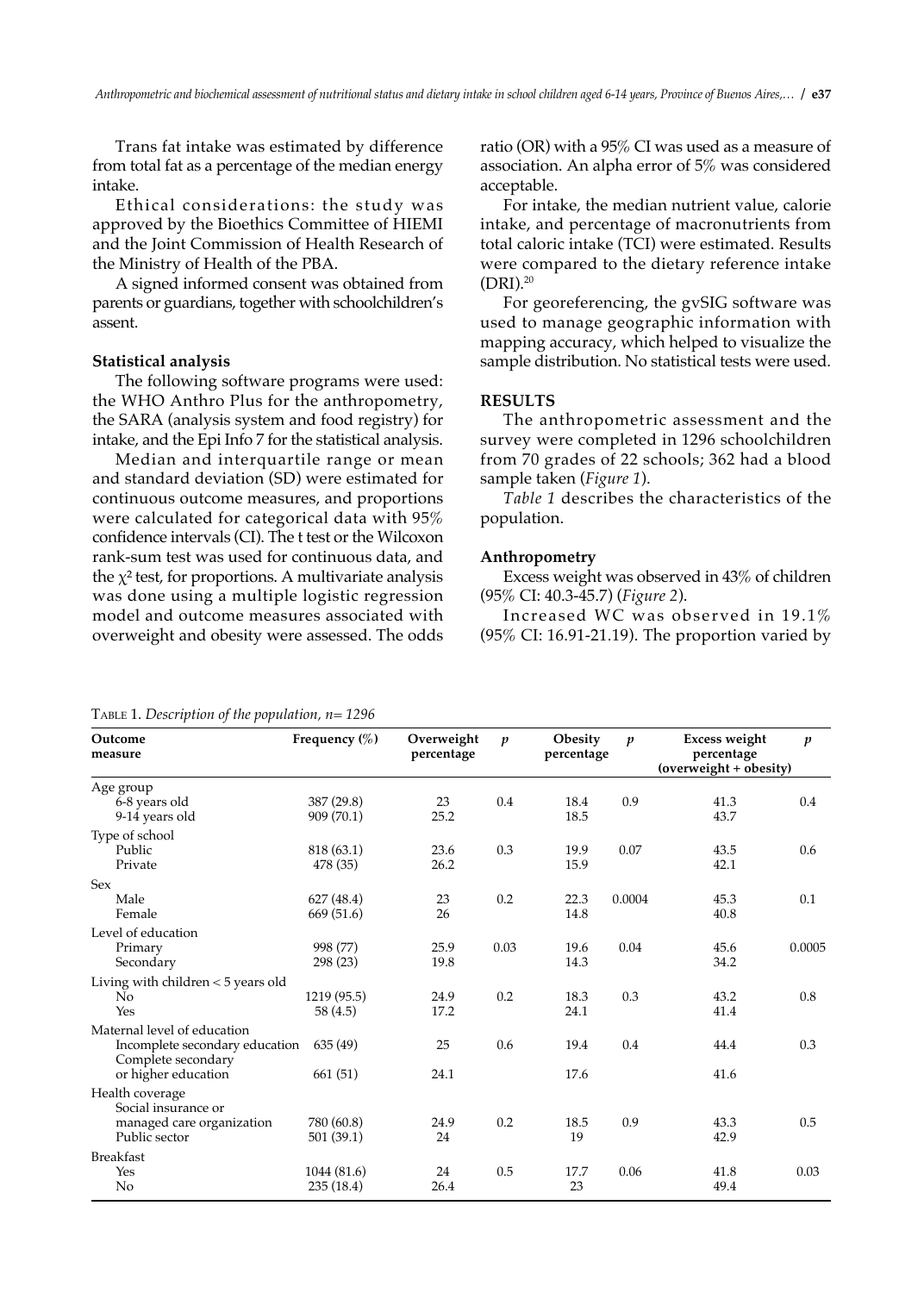nutritional status and was 78.2% (95% CI: 71.9- 83.6) among obese children, 100% (95% CI: 73.54- 100) among severely obese children, 15.8% (95% CI: 12.2-20.2) among overweight children, and 0.28% (95% CI: 0.08-1) among those with a normal weight.

As regards eating habits, 76.84% (95% CI: 74.5- 79.1) of children had 4 daily meals; 97.7% (95% CI: 96.8-98.4), 2 meals; and 0.39% (95% CI: 0.2-0.9), only 1 meal.

#### **Multivariate analysis**

Two multivariate analysis models were developed to assess associated outcome measures due to: a) excess weight (overweight + obesity) and b) obesity. Age, maternal level of education, number of household members, health coverage, type of school or lunch and dinner habits were not associated with excess weight or obesity.

Breakfast was related to a lower risk for overweight (OR: 0.7, 95% CI: 0.5-0.9) and obesity (OR: 0.7, 95% CI: 0.5-0.9). Attending high school was associated with a lower prevalence of excess weight (OR: 0.45, 95% CI: 0.3-0.7). Male sex was related to a higher risk for obesity (OR: 1.7, 95% CI: 1.3-2.3).

#### **Lab tests**

The sociodemographic characteristics of the sub-sample showed no significant differences with the overall sample, so it was representative of it. The percentage of obese children was 18.5% (95% CI: 14.9-22.8) and of children with excess weight, 41.2% (95% CI: 36.2-46.3).

Besides, 100% of assessed children had normal zinc and folic acid levels; 2 children had vitamin A deficiency; 3, low ferritin levels; and 2, low prealbumin levels.

Anemia was observed in 16 children (4.4%, 95% CI: 2.7-7.1); 13 boys and 3 girls (OR: 4.6, 95% CI: 1.3-16.4, *p*: 0.01). Ten of these children were in the 12-14-year-old group and 14 had a normal weight for their age.

*Table 2* shows the results of the biochemical determination of lipid profile.

|                 | TABLE 2. Results of biochemical determinations of lipid |
|-----------------|---------------------------------------------------------|
| profile, n= 362 |                                                         |

| Outcome measure |            | Percentage | 95% CI |      |  |  |
|-----------------|------------|------------|--------|------|--|--|
| Cholesterol     | High       | 3.9        | 2.2    | 6.6  |  |  |
|                 | Borderline | 15.8       | 12.2   | 20.0 |  |  |
|                 | Normal     | 80.4       | 75.8   | 84.3 |  |  |
| LDL             | High       | 9.8        | 7.1    | 13.3 |  |  |
|                 | Normal     | 90.2       | 86.7   | 92.9 |  |  |
| HDL             | Low        | 8.8        | 6.3    | 12.2 |  |  |
|                 | Normal     | 91.2       | 87.8   | 93.7 |  |  |
| Triglycerides   | High       | 21.3       | 17.2   | 25.9 |  |  |
|                 | Low        | 14.1       | 10.8   | 18.2 |  |  |
|                 | Normal     | 64.6       | 59.4   | 69.5 |  |  |

CI: confidence interval; LDL: low density lipoproteins; HDL: high density lipoproteins.

Figure 2. *Distribution (%) by final diagnosis of nutritional status, n= 1296*



a (95% CI: 53.4-58.8); <sup>b</sup> (95% CI: 22.1-26.8); <sup>c</sup> (95% CI: 13.9-17.9); <sup>a</sup> (95% CI: 1.7-3.5); <sup>e</sup> (95% CI: 0.9-3.9)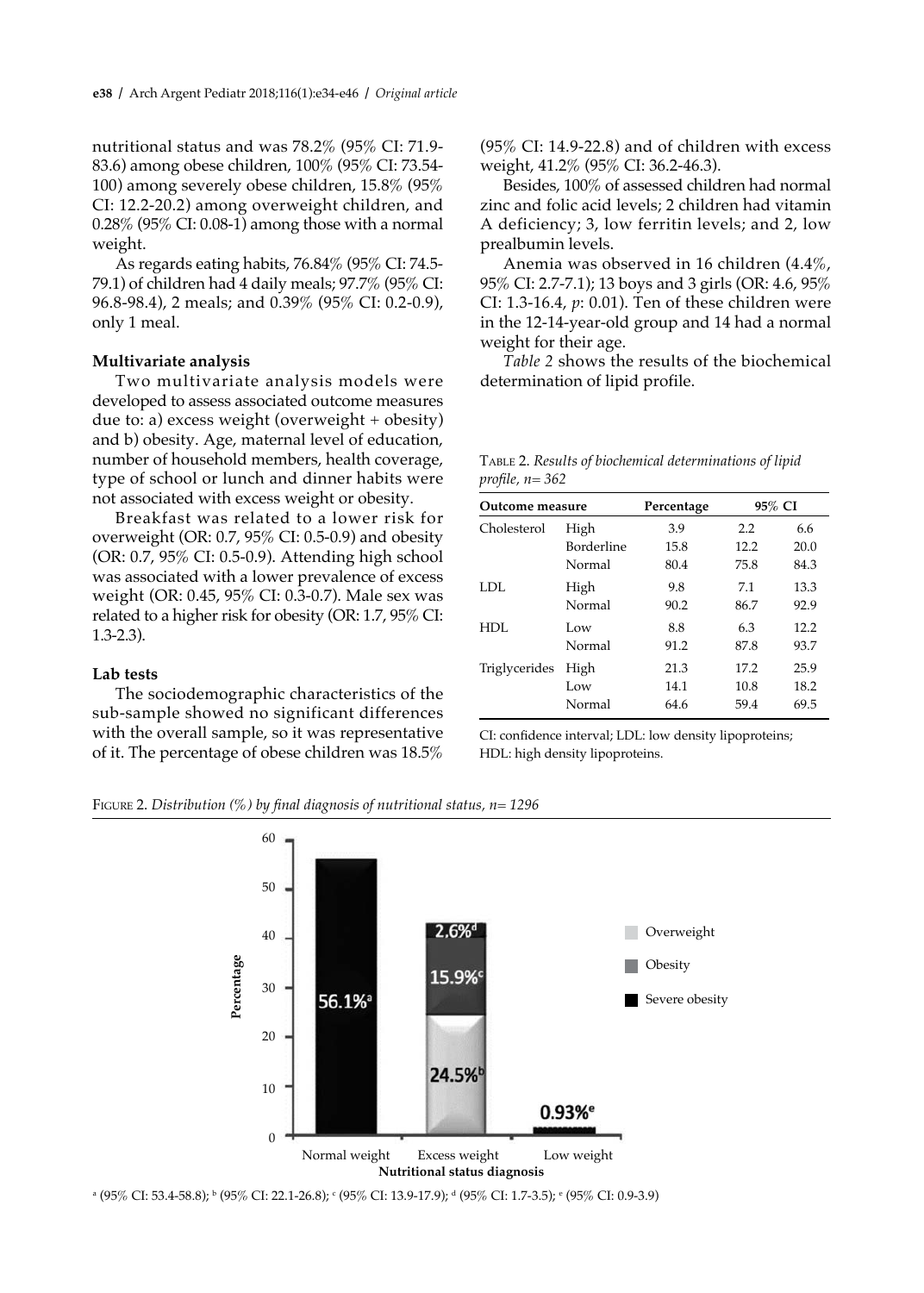High cholesterol levels were detected in 19.6% of children, ranging from 25.5% among obese children to 17.5% among normal weight children. Such difference was not significant.

High triglyceride levels were found in 21.3%. This percentage ranged from 30.2% (95% CI: 23.4-30.7) among children with excess weight to 15.02%  $(95\% \text{ CI}:10.2-20.1)$  among those with a normal weight (OR: 2.4; 95% CI: 1.5-4.1, *p* < 0.001).

Among children with excess weight, obese children had a higher prevalence of high triglyceride levels (overweight: 21.95%, obese: 40%, severely obese: 41.67%); when non-obese children were compared to obese ones, the latter had more than a threefold risk for high triglyceride levels than non-obese children (OR: 3.3, 95% CI: 1.86-5.9, *p* < 0.001).

#### **Intake**

The median daily intake of energy was 2136 kcal. The median percentage of proteins compared to the TCI was 13.2%; of carbohydrates, 51.6%, and of lipids, 35.5% (*Table 3*). The median percentage of lipids compared to the TCI was higher than recommended  $\left($  < 10%), as well as the saturated fat intake, whereas dietary cholesterol and fiber intake was lower than recommended. Trans fat intake accounted for approximately 2.69% of the TCI, higher than recommended (1%).

#### **Georeferencing**

Children distribution was homogeneous across the District of General Pueyrredón in terms of both biochemical and anthropometric parameters. No predominant areas were observed for none of the studied outcome measures (see *Annex 3*).

### **DISCUSSION**

The results of this study showed a high prevalence of children with excess weight, even higher than that observed in other national studies.8,9,10 These results were expected and reflect the growing trend of overweight and obesity and the size of the problem in the selected age group.

The WHO technical report "Diet, nutrition and the prevention of chronic diseases: Report of a joint WHO/FAO expert consultation" described this as an increasingly prevalent public health problem that requires to be addressed by means of a comprehensive strategy. For this reason, the recommendation is to prevent obesity in children and adolescents through the promotion of an active lifestyle, fruit and vegetable consumption, a reduction in screen time, and a restriction of sugar-sweetened beverages and salt.<sup>21</sup>

Among the socioeconomic outcome measures included in the multivariate models, male sex

|                                       |                          |       | 6-8 years old |            |             |            |          |       | 9-14 years old |           |             |            |
|---------------------------------------|--------------------------|-------|---------------|------------|-------------|------------|----------|-------|----------------|-----------|-------------|------------|
|                                       |                          | Girls |               |            | <b>Boys</b> |            |          | Girls |                |           | <b>Boys</b> |            |
| Nutrient                              | DRI                      |       | Percentile    | <b>DRI</b> |             | Percentile | DRI      |       | Percentile     | DRI       |             | Percentile |
|                                       |                          | 50    | $25 - 75$     |            | 50          | $25 - 75$  |          | 50    | $25 - 75$      |           | 50          | $25 - 75$  |
| Energy 24 h calories/day (kcal)       | 1519                     | 2024  | 1722-2315     | 1614       | 2075        | 1548-2404  | 1856     | 1945  | 1844-2790      | 2082      | 2394        | 1582-2532  |
| Proteins $(g/day)$                    | 38-114                   | 69.9  | $50 - 80$     | 40-212     | 72.5        | 46-92      | 46-139   | 65.4  | $50 - 80$      | 52-156    | 75.6        | 58-103     |
| Carbohydrates (g/day)                 | 171-247                  | 253.9 | 202-323       | 182-262    | 239.1       | 198-303    | 209-302  | 254   | 204-329        | 234-338   | 307         | 229-383    |
| Lipids $(g/day)$                      | 42-59                    | 82.5  | 47-104        | $45 - 63$  | 86.7        | 50-106     | 52-72    | 79.4  | 54-109         | 58-81     | 87.2        | 63-126     |
| Saturated fatty acids $(g/day)$       | $\star$                  | 25.6  | 16-38         | $\star$    | 30.2        | 20-41      | $\star$  | 24.9  | 16-35          | $\star$   | 29.6        | 19-44      |
| Polyunsaturated fatty acids $(g/day)$ | $9-19$                   | 22.3  | 12-31         | $10 - 20$  | 17.6        | 10-27      | 12-23    | 20.3  | 12-31          | $13 - 26$ | 20.1        | 12-33      |
| Monounsaturated fatty acids $(g/day)$ | $\overline{\phantom{a}}$ | 34.4  | 18-34         | ------     | 30.8        | 18-37      | -----    | 26.2  | 18-36          |           | 29.6        | $21 - 42$  |
| Cholesterol $(mg/day)$                | $\star$                  | 233.3 | 145-385       | $\star$    | 252.9       | 133-397    | $^\star$ | 249.9 | 146-378        | $\star$   | 292.7       | 190-432    |
| Fiber $(g/day)$                       | 25                       | 8.7   | 5.4-11.9      | 25         | 9.6         | $6 - 11$   | 26       | 8.7   | $6 - 12$       | 31-38     | 10.6        | $8 - 14$   |
| Calcium (mg/day)                      | 800                      | 690.6 | 468-1006      | 800        | 929.4       | 543-1231   | 1100     | 647.7 | 407-1034       | 1100      | 775.5       | 320-1115   |
| Vitamin A (µg/day)                    | 275                      | 478.6 | 291-801       | 275        | 564.1       | 332-897    | 420      | 411   | 246-712        | 445       | 502.2       | 281-768    |
| Iron $(mg/day)$                       | 4.1                      | 12    | $9.5 - 17$    | 4.1        | 13.3        | $9 - 17$   | 5.7      | 12.7  | $10-16$        | 5.9       | 15.3        | $12 - 21$  |
| $\text{Zinc}$ (mg/day)                | 4                        | 9.8   | $6.5 - 13$    | 4          | 9.9         | $7 - 14$   | 7        | 9.2   | $7-12$         | 7         | 11.1        | $8 - 14$   |
| Folate $(\mu g / day)$                | 160                      | 496.5 | 343-626       | 160        | 469.6       | 302-626    | 250      | 509.5 | 299-706        | 250       | 631         | 381-857    |

Table 3. *Calorie intake by sex and age. Comparison to the dietary reference intake\*\**

\* As low as possible while consuming a nutritionally adequate diet.

\*\* Dietary reference intake by the Food and Nutrition Board. Institute of Medicine. National Academy of Sciences 2002-2005. DRI: dietary reference intake.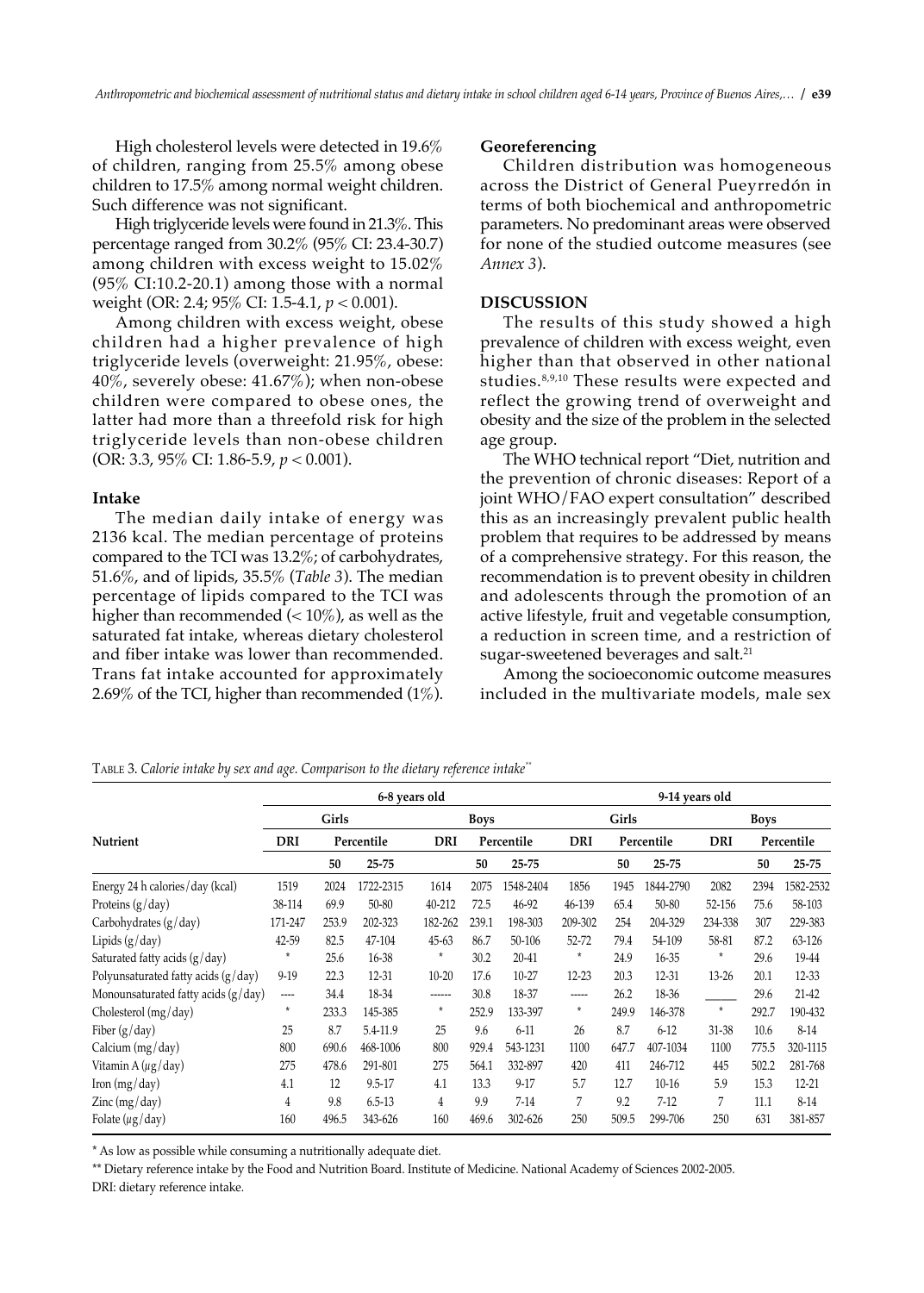was the only one associated with a higher risk for obesity. Such association has been described in the bibliography.22

In addition, breakfast habit (at least 4 times per week) was observed to be a protective factor against both overweight and obesity; this has been demonstrated in different studies.<sup>23,24</sup> In a systematic review, H. Szajewska et al. described that children who did not have breakfast had a higher prevalence of overweight and obesity. Breakfast leads to regular eating habits, an adequate energy intake and a healthier food choice. It has been demonstrated that those who do not have breakfast tend to eat snacks high in fat and/or sugar at mid-morning.25-27

Regardless of the mentioned outcome measures, attending high school was also associated with a lower risk for excess weight. This may be explained by the eating habits and physical activity among high school children.28,29 In the bibliography no association has been established between the level of education and nutritional status; future studies are required to confirm such association and assess potential causes. In this regard, intake was higher than the DRI among children aged 6-8 years, with excess carbohydrate and fat consumption. This, together with the higher overweight and obesity prevalence related to primary school, suggests the influence of an obesogenic environment at this level.

No differences were observed in the prevalence of overweight or obesity in relation to age, sex, type of school (public/private), maternal level of education or health coverage. Besides, no relationship was observed to other factors frequently associated with childhood nutritional status deficiencies, such as maternal age or having siblings younger than 5 years.<sup>6</sup>

A significant percentage of children, who mainly had severe obesity, had a WC > P90. The increase in abdominal fat has been described as a risk factor for cardiovascular disease. The Bogalusa Heart Study, which was conducted in children aged 5-17 years, showed an association between central fat mass distribution measured by WC and abnormal triglyceride, low density lipoprotein (LDL), high density lipoprotein (HDL) and insulin levels.<sup>30</sup>Hirschler et al. described, among Argentine schoolchildren aged 6-13 years, a prevalence of  $WC > P90$  of 0% (normal weight), 28.6% (overweight), and 87.5% (obesity), which was similar to our results that indicated 51% of children with a WC > P90 had at least one risk factor for cardiovascular disease.<sup>31</sup>

Once lab test data are analyzed, it is worth noting that a significant proportion of children had high cholesterol levels, even children with normal weight. Some studies refer that excess weight is associated with higher total cholesterol, LDL, and triglyceride levels and a lower HDL level.32

Based on our findings, determining triglyceride levels in obese children may help to detect approximately 40% of those who have an increase in this parameter. However, this excludes children with a normal weight, who probably have a greater representation of the genetic component and may be at risk for cardiovascular disease in the future.

Practically no vitamin or mineral deficiencies were observed.

The prevalence of anemia observed here was very low. This was expected in the studied age group. A lower prevalence of anemia has been described in schoolchildren compared to early childhood and adolescence<sup>s</sup> given the improved adaptation between intake and nutritional requirements. Flour fortification as per Law no. 25630 (2002) may have contributed to a reduction in anemia in Argentina. However, specific studies are required to account for such finding.

The geographic distribution of children with excess weight was homogeneous across the District of General Pueyrredón. This demonstrates that such health problem is not exclusive of a specific sector or geographic area.

For dietary intake analysis, a 24-hour recall interview was used. The disadvantage of this tool is under-recording but it is the recommended instrument for population studies. For this reason, the study included food fact sheets, visual aids, and a standardized recall template with foods that are generally left out. Given the monotonous diet, all foods were included in the SARA software and analyzed.

Calcium intake was insufficient compared to the DRI, especially in the 9-14-year-old group, which may be explained by the increase in energy requirements and an inadequate dairy intake.<sup>33</sup>

Fiber intake was low in all age groups. Total fat intake was high at the expense of saturated fat; trans fat intake was twice the recommended values and dietary cholesterol was lower than recommended.

High blood cholesterol and triglyceride levels are consistent with excessiveintake of total, trans, and saturated fats, which may increase the risk for cardiovascular disease.<sup>21,34</sup>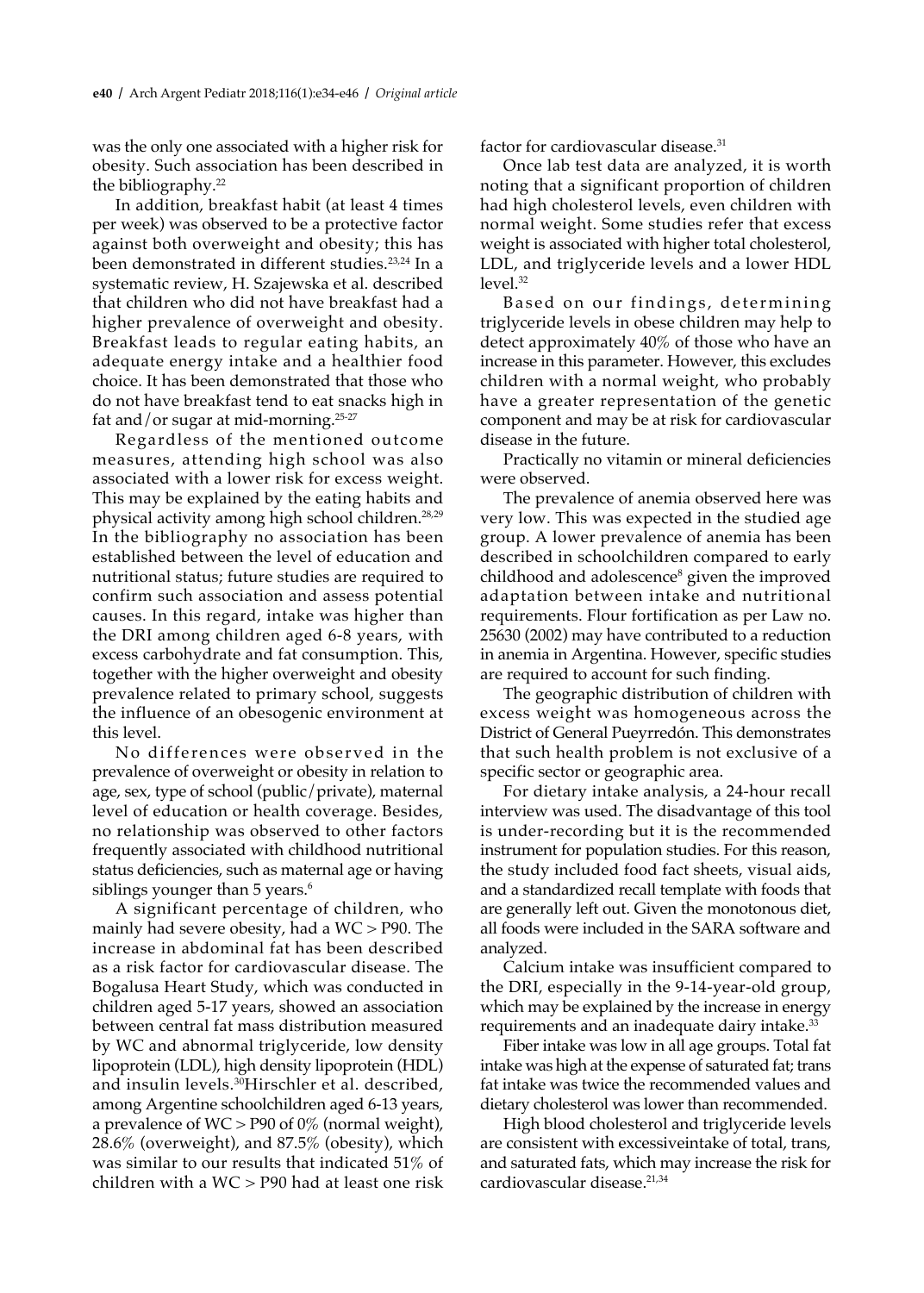This study has been conducted based on a reliable methodology for weight, height, waist, and biochemical parameter measurements. Some of the limitations of this study are the lack of data on outcome measures such as physical activity, screen time, and other factors related to excess weight.

## **CONCLUSION**

The prevalence of excess weight was higher than what has been previously reported. The risk for obesity was higher among boys, and breakfast appeared as a protective factor against both overweight and obesity. In turn, a low-fiber and high-fat intake and high blood cholesterol and triglyceride levels have been reported, which altogether reveal that overnutrition is a prevalent public health problem.  $\blacksquare$ 

#### **Acknowledgments**

We would like to thank Hugo Casarsa, M.D., Director of HIEMI "V. Tetamanti," for making the study possible.

The authorities of the Departments of Health and Education of the Municipality of General Pueyrredón and the PBA.

The Departments of Nursing Management and Teaching, Pediatrics, Laboratory, and Social Services, the Nutritional Support Division, the Areas of Diet and Diet Therapy, and the Head of the Outpatient Offices of HIEMI "V. Tetamanti" for their technical knowledge to carry out the internal review for the conceptual design.

The coordinators and teachers from the Certification in Nursing of the "Programa Eva Perón" conducted by the Ministry of Health of the PBA for helping us with the human resources.

The parents and children, for their selfless cooperation.

And the collaborators, for their knowledge and experience in developing the study (see *Annex 4*).

#### **REFERENCES**

- 1. Sánchez Echenique M. Aspectos epidemiológicos de la obesidad infantil. *Rev Pediatr Aten Primaria*2012;14(Supl 21):9-14.
- 2. World Health Organization. Global Strategy on Diet, Physical Activity and Health. Geneva: WHO, 2004. [Accessed on: May 19th, 2016]. Available at: http://www. who.int/dietphysicalactivity/goals/en/index.html
- 3. Ballesteros Arribas JM, Dal-Re Saavedra M, Pérez-Farinós N, et al. La estrategia para la nutrición, actividad física y prevención de la obesidad (estrategia NAOS). *Rev Esp Salud Pública* 2007;81(5):443-9.
- 4. ArancetaBartrina J, Pérez Rodrigo C, Ribas Barba L, et al. Epidemiología y factores determinantes de la obesidad

infantil y juvenil en España. *Rev Pediatr Aten Primaria*  2005;7(Supl 1):S13-20.

- 5. Grandy G, Weisstaub G, López de Romaña D. Deficiencia de hierro y zinc en niños. *Rev Bol Ped* 2010;49(1):25-31.
- 6. Calvo EB, Aguirre P. Crisis de la seguridad alimentaria en la Argentina y estado nutricional en una población vulnerable. *Arch Argent Pediatr* 2005;103(1):77-90.
- 7. Rivera JA, Barquera S, González-Cossio T, et al. Nutrition transition in Mexico and in other Latin American countries. *Nutr Rev* 2004;62(7 Pt 2):S149-57.
- 8. Encuesta Nacional de Nutrición y Salud, ENNyS. Documento de Resultados, 2007. Buenos Aires: Ministerio de Salud. [Accessed on: September 2012]. Available at: http://www.msal.gob.ar/images/stories/bes/ graficos/0000000257cnt-a08-ennys-documento-deresultados-2007.pdf.
- 9. Ferrante D, Linetzky B, Ponce M, et al. Prevalencia de sobrepeso, obesidad, actividad física y tabaquismo en adolescentes argentinos: Encuestas Mundiales de Salud Escolar y de Tabaco en Jóvenes, 2007-2012. *Arch Argent Pediatr* 2014;112(6):496-503.
- 10. Kovalskys I, IndartRougier P, Amigo MP, et al. Ingesta alimentaria y evaluación antropométrica en niños escolares de Buenos Aires. *Arch Argent Pediatr* 2013;111(1):9-14.
- 11. Duelo Marcos M, Escribano Ceruelo E, Muñoz Velasco F. Obesidad. *Rev Pediatr Aten Primaria* 2009;11(Supl 16): 239-257.
- 12. Censo Nacional de Población, Hogares y Viviendas 2010. Instituto Nacional de Estadísticas y Censos. Argentina. [Accessed on: September 2012]. Available at: http://www. indec.gob.ar/.
- 13. Benoist B, McLean E, Egli I, et al. Worldwideprevalence of anaemia 1993-2005. Base de datos mundial sobre la anemia de la OMS, Ginebra, Organización Mundial de la Salud, 2008. [Accessed on: August 23th, 2017]. Available at: http://apps. who.int/iris/bitstream/10665/43894/1/9789241596657\_ eng.pdf.
- 14. Comité Nacional de Crecimiento y Desarrollo. Sociedad Argentina de Pediatría. Guía para la evaluación del crecimiento físico. 2013. [Accessed on: March 2013]. Available at: http://www.sap.org.ar/docs/publicaciones/ libro\_verde\_sap\_2013.pdf.
- 15. Comité Nacional de Nutrición. Guías de práctica clínica para la prevención, el diagnóstico y el tratamiento de la obesidad. *Arch Argent Pediatr*2011;109(3):198-203.
- 16. Gil Hernández A. Métodos para la evaluación de la ingesta de alimentos. In *Tratado de Nutrición. Composición y calidad Nutritiva de los Alimentos*. 2.ª ed. Madrid: Panamericana; 2010.p.594-6.
- 17. López BL, Longo NE, Carballido PM, et al. Validación del uso de modelos fotográficos para cuantificar el tamaño de las porciones de alimentos. *Rev Chil Nutr* 2006;33(3):480-7.
- 18. Patrones Internacionales de Crecimiento Infantil de la OMS. Buenos Aires: Ministerio de Salud. [Accessed on: September 2012]. Available at: http://www.ms.gba.gov.ar/ sitios/maternoinfantil/files/2012/05/1-evaluacion\_curvas\_ final1.pdf.
- 19. Torresani ME. Manual Práctico de Dietoterapia del Niño. 1.ª Cátedra de Dietoterapia del Niño. Carrera de Nutrición de la Universidad de Buenos Aires. Buenos Aires: Akadia; 2011.
- 20. Dietary Reference Intakes (DRIs): Estimated Average Requeriments. [Accessed on: August 2017]. Available at: https://www.nap.edu/read/13050/chapter/24#1105.
- 21. Organización Mundial de la Salud. Dieta, Nutrición y Prevención de Enfermedades Crónicas: informe de una Consulta Mixta de Expertos OMS/FAO. Ginebra: OMS, 2003. Serie de Documentos Técnicos: 916. [Accessedon: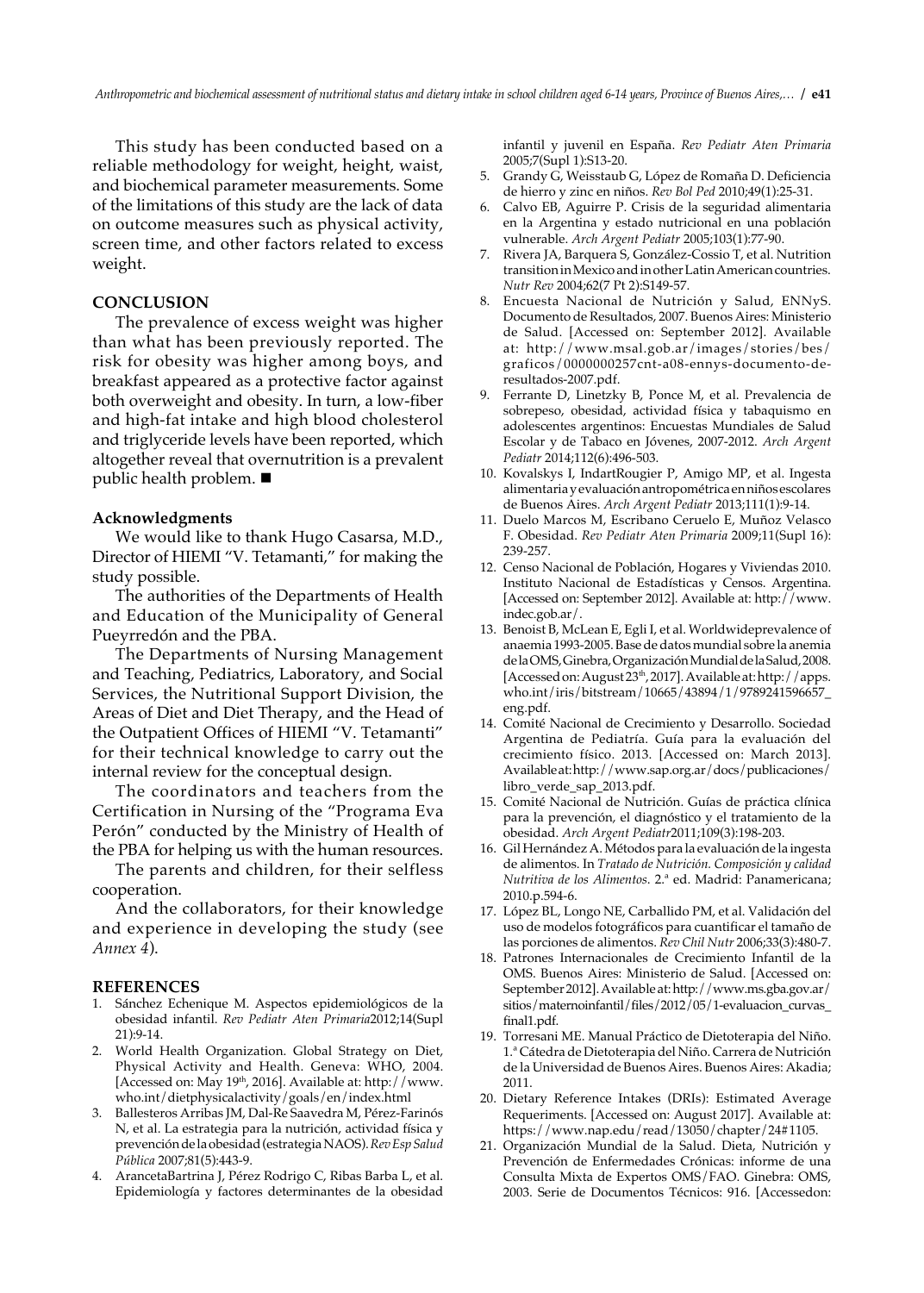March 12<sup>th</sup>, 2014]. Available at: www.who.int/nutrition/ publications/obesity/WHO\_TRS\_916\_spa.pdf.

- 22. Goldberg L, Ferrante D, Konfino J, et al. 2.ª Encuesta Mundial de Salud Escolar. Argentina 2012. Dirección de Promoción de la Salud y Control de Enfermedades No Transmisibles. Ministerio de Salud. Noviembre de 2013. [Accessedon: February 2014]. Available at: http://www.msal.gob.ar/ent/ images/stories/vigilancia/pdf/2014-09\_informe-EMSE-2012. pdf.
- 23. Berta E, Fugas V, Walz F, et al. Estado nutricional de escolares y su relación con el hábito y calidad del desayuno. *Rev Chil Nutr* 2015;42(1):45-52.
- 24. Henríquez Sánchez P, Doreste Alonso J, Laínez Sevillano P, et al. Prevalencia de obesidad y sobrepeso en adolescentes canarios: relación con el desayuno y la actividad física. *Med Clin* 2008;130(16):606-10.
- 25. Nicklas TA1, Reger C, Myers L, et al. Breakfast consumption with and without vitamin mineral supplement use favorably impacts daily nutrient intake of ninth-grade students. *J Adolesc Health* 2000;27(5):314-21.
- 26. Wyatt HR, Grunwald GK, Mosca CL, et al. Long-term weight loss and breakfast in subjects in the National Weight Control Registry. *Obes Res* 2002;10(2):78-82.
- 27. Szajewska H, Ruszczynski M. Systematic review demonstrating that breakfast consumption influences body weight outcomes in children and adolescents in Europe. *Crit Rev Food Sci Nutr* 2010;50(2):113-9.
- 28. Arriscado Alsina D, Muros Molina JJ, Zabala Díaz M, et al. Influencia del sexo y el tipo de escuela sobre los

índices de sobrepeso y obesidad. *Rev Pediatr Aten Primaria*  2014;16(64):e139-46.

- 29. Poletti HO, Barrios L. Sobrepeso, obesidad, hábitos alimentarios, actividad física y uso del tiempo libre en escolares de Corrientes (Argentina). *Rev Cubana Pediatr*  2007;79(1). [Accessed on: October 14<sup>th</sup>, 2016]. Available at: http://scielo.sld.cu/scielo.php?script=sci\_arttext&pid=S0034- 75312007000100006&lng=es.
- 30. Freedman DS, Dietz WH, Srinivasan SR, et al. The relation of overweight to cardiovascular risk factors among children and adolescents: the Bogalusa Heart Study. *Pediatrics*  1999;103(6 Pt 1):1175-82.
- 31. Hirschler V, Delfino AM, Clemente G, et al. ¿Es la circunferencia de cintura un componente del síndrome metabólico en la infancia? *Arch Argent Pediatr* 2005;103(1):7- 13.
- 32. Barja S, Barrios X, Arnaiz P, et al. Niveles de lípidos sanguíneos en escolares chilenos de 10 a 14 años de edad. *Nutr Hosp* 2013;28(3):719-25.
- 33. Zapata ME, Rovirosa A, Carmuega E. Estudio de patrones de consumo de lácteos y calcio en población argentina – CESNI 2012. [Accessed on: October 13<sup>th</sup>, 2016]. Available at: http://www.cesni.org.ar/archivos/observatorio/ PAPGCL.pdf.
- 34. Ballesteros-Vásquez M, Valenzuela-Calvillo L, Artalejo-Ochoa E, et al. Ácidos grasos trans: un análisis del efecto de su consumo en la salud humana, regulación del contenido en alimentos y alternativas para disminuirlos. *Nutr Hosp*  2012;27(1):54-64.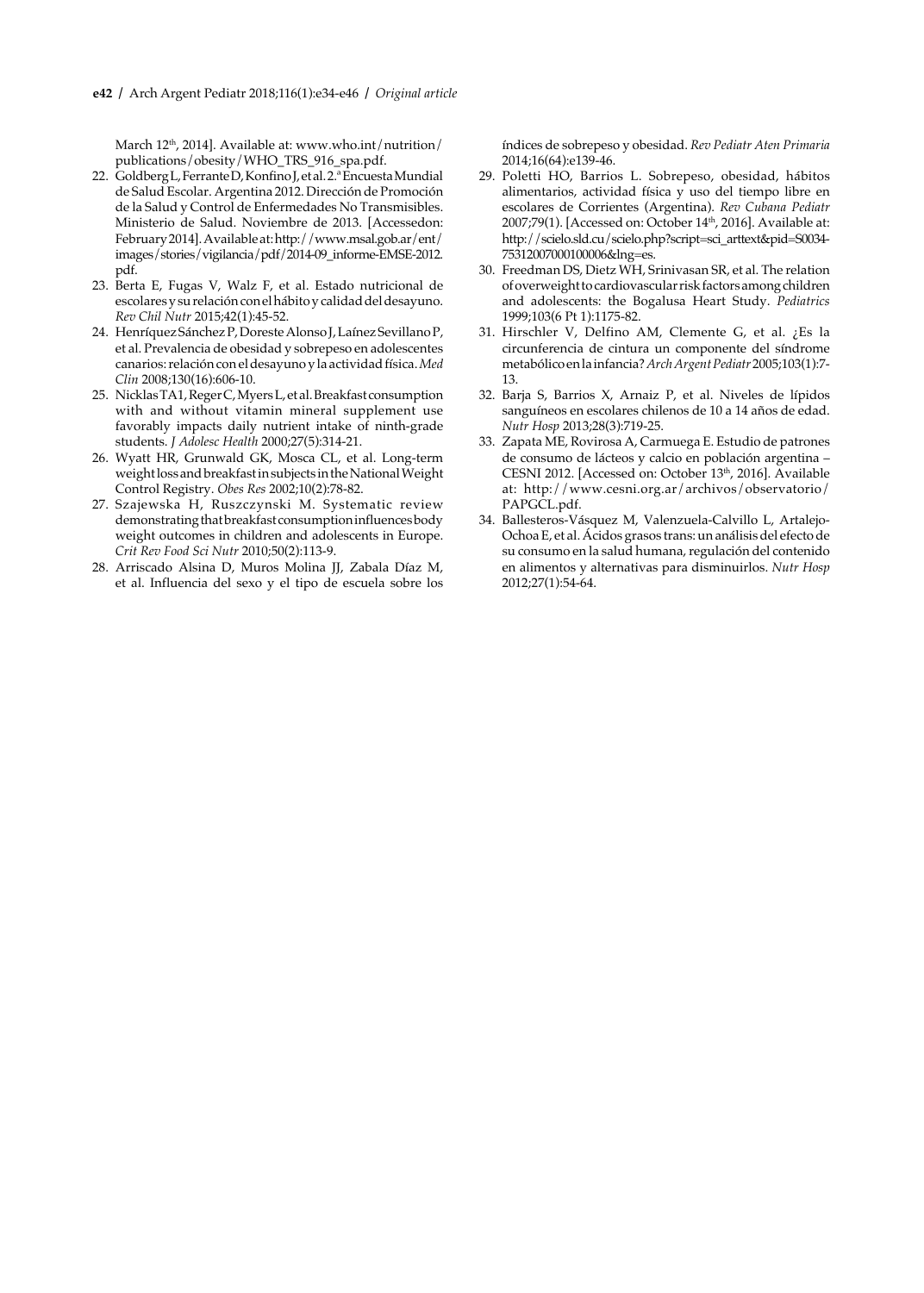*Anthropometric and biochemical assessment of nutritional status and dietary intake in school children aged 6-14 years, Province of Buenos Aires,… /* **e43**

## **ANNEX 1**

Socioeconomic data collection sheet

This survey is part of the study on the nutritional status of schoolchildren from the District of GeneralPueyrredón. You should know that data will not be used for any other purposes and that children's names and data will not be disclosed in reports. Please take 10 minutes to complete this survey. Thank you!

| DATE OF SURVEY _______/ ________ / _______                                               | ID                                                                                                  |
|------------------------------------------------------------------------------------------|-----------------------------------------------------------------------------------------------------|
|                                                                                          |                                                                                                     |
|                                                                                          |                                                                                                     |
| Date of Birth: $/$ / Sex: Male $\Box$                                                    | Female $\Box$                                                                                       |
|                                                                                          |                                                                                                     |
|                                                                                          |                                                                                                     |
|                                                                                          | Grade: _______________________                                                                      |
|                                                                                          |                                                                                                     |
|                                                                                          | 1. What meals does the child usually have? (You may choose more than one) at least 4 times per week |
| Breakfast $\square$ Lunch $\square$ Afternoon snack $\square$                            | Dinner $\square$                                                                                    |
|                                                                                          |                                                                                                     |
| 2. How old is the mother or caregiver? Age: years old.                                   |                                                                                                     |
|                                                                                          |                                                                                                     |
| 3. Mother's or caregiver's level of education: (Choose only the highest level attained). |                                                                                                     |
| None Incomplete primary education $\square$                                              | Complete primary education $\Box$                                                                   |
| Incomplete secondary education $\square$                                                 | Complete secondary education $\square$                                                              |
| Incomplete university education $\square$                                                | Complete university education $\square$                                                             |
|                                                                                          |                                                                                                     |
|                                                                                          | 4. Health coverage. What type(s) of health coverage or insurance does the child currently have?     |

Social insurance / managed care organization  $\square$ 

No coverage, receives care at a public primary health care center or hospital  $\square$ 

## 5. Who else shares the household, including you?

| Write down the relationship that each member of the household has with the child<br>(e.g., father or mother's spouse, mother, sibling, uncle, etc.) | AGE |
|-----------------------------------------------------------------------------------------------------------------------------------------------------|-----|
|                                                                                                                                                     |     |
|                                                                                                                                                     |     |
|                                                                                                                                                     |     |
|                                                                                                                                                     |     |
|                                                                                                                                                     |     |
|                                                                                                                                                     |     |
|                                                                                                                                                     |     |

Thank you for your help!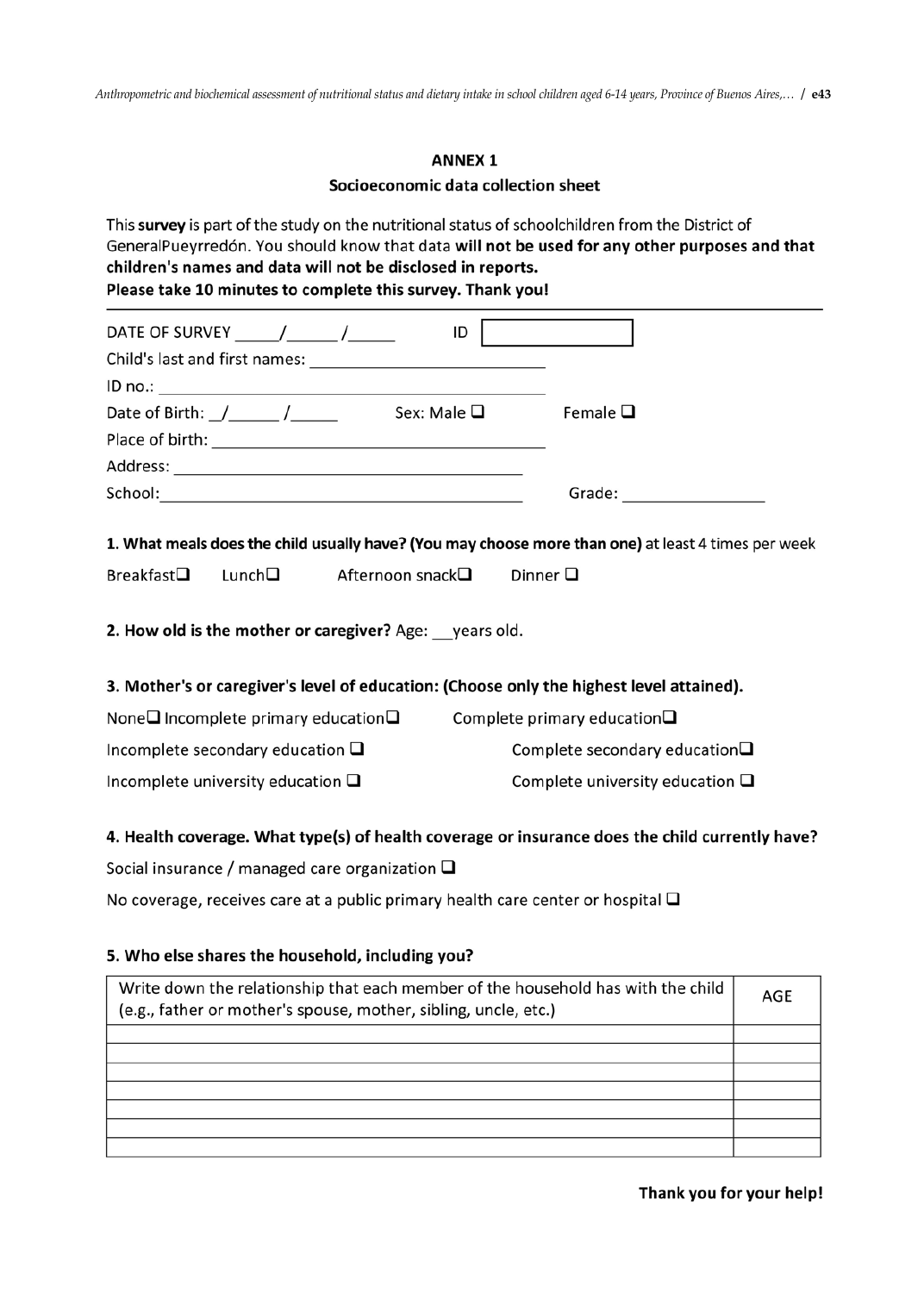## **ANNEX 2**

# **Anthropometric and biochemical assessment of nutritional status and dietary intake of children aged 6-14 years, Province of Buenos Aires, Argentina**

|              |                                                                                                 |                      | <b>YEAR 2013</b> |     |                         |             |                                    |                                           |                |  |
|--------------|-------------------------------------------------------------------------------------------------|----------------------|------------------|-----|-------------------------|-------------|------------------------------------|-------------------------------------------|----------------|--|
|              | <b>ANTHROPOMETRIC REGISTRY SHEET</b>                                                            | SCHOOL:              |                  |     | DATE:                   |             |                                    | NAME OF PERSON RECORDING DATA:            |                |  |
| $\mathbf{r}$ | ≘ ġ                                                                                             | LAST AND FIRST NAMES | GRADE            | SEX | <b>DATE OF</b><br>BIRTH | WEIGHT (kg) | HEIGHT (cm)                        | CIRCUM<br>FERENCE<br>(cm)<br><b>WAIST</b> | <b>REMARKS</b> |  |
|              |                                                                                                 |                      |                  |     |                         | 1           | 1                                  | 1                                         |                |  |
|              |                                                                                                 |                      |                  |     |                         | $\sim$      | $\sim$                             | $\sim$                                    |                |  |
|              |                                                                                                 |                      |                  |     |                         |             | $\frac{*}{3}$                      | ₩<br>$\mathsf{m}$                         |                |  |
|              |                                                                                                 |                      |                  |     |                         | 1           | 1                                  | $\overline{\phantom{a}}$                  |                |  |
|              |                                                                                                 |                      |                  |     |                         | $\sim$      | $\sim$                             | $\sim$                                    |                |  |
|              |                                                                                                 |                      |                  |     |                         |             | $\frac{*}{3}$                      | $\frac{*}{3}$                             |                |  |
|              |                                                                                                 |                      |                  |     |                         | 1           | 1                                  | $\overline{ }$                            |                |  |
|              |                                                                                                 |                      |                  |     |                         | $\sim$      | $\sim$                             | $\sim$                                    |                |  |
|              |                                                                                                 |                      |                  |     |                         |             | $\frac{*}{3}$                      | $\frac{*}{\infty}$                        |                |  |
|              |                                                                                                 |                      |                  |     |                         | 1           | ᅴ                                  |                                           |                |  |
|              |                                                                                                 |                      |                  |     |                         | $\sim$      | $\sim$                             | $-1$ $\sim$                               |                |  |
|              |                                                                                                 |                      |                  |     |                         |             | $\frac{*}{3}$                      | $\frac{1}{2}$                             |                |  |
|              |                                                                                                 |                      |                  |     |                         | ᆏ           | ᆋ                                  | ᆌ                                         |                |  |
|              |                                                                                                 |                      |                  |     |                         | $\sim$      | $\sim$                             | $\sim$                                    |                |  |
|              |                                                                                                 |                      |                  |     |                         |             | $\frac{*}{3}$                      | $\frac{*}{\Omega}$                        |                |  |
|              |                                                                                                 |                      |                  |     |                         | 1           |                                    |                                           |                |  |
|              |                                                                                                 |                      |                  |     |                         | $\sim$      | $\frac{1}{2}$ $\sqrt{\frac{1}{2}}$ | 122                                       |                |  |
|              |                                                                                                 |                      |                  |     |                         |             |                                    | $\frac{*}{3}$                             |                |  |
|              |                                                                                                 |                      |                  |     |                         | I           | 1                                  | $\overline{\phantom{a}}$                  |                |  |
|              |                                                                                                 |                      |                  |     |                         | $\sim$      | $\sim$                             | $\sim$                                    |                |  |
|              |                                                                                                 |                      |                  |     |                         |             | $\frac{1}{3}$                      | ₩<br>$\mathsf{m}$                         |                |  |
|              |                                                                                                 |                      |                  |     |                         | 1           | u۳                                 | ⊣∣                                        |                |  |
|              |                                                                                                 |                      |                  |     |                         | $\sim$      | $\sim$                             | $\sim$                                    |                |  |
|              |                                                                                                 |                      |                  |     |                         |             | $\frac{*}{3}$                      | $\frac{*}{\infty}$                        |                |  |
|              |                                                                                                 |                      |                  |     |                         | 1           | 1                                  | $\overline{ }$                            |                |  |
|              |                                                                                                 |                      |                  |     |                         | $\sim$      | $\sim$                             | $\sim$                                    |                |  |
|              |                                                                                                 |                      |                  |     |                         |             | $\frac{*}{\infty}$                 | $\frac{*}{\sigma}$                        |                |  |
|              |                                                                                                 |                      |                  |     |                         | 1           | $\overline{\phantom{a}}$           | 122                                       |                |  |
|              |                                                                                                 |                      |                  |     |                         | $\sim$      | $\sim$                             |                                           |                |  |
|              |                                                                                                 |                      |                  |     |                         |             | $\frac{*}{\pi}$                    | ₩<br>$\,$                                 |                |  |
|              | $*$ A third measurement is made if the two first measurements show a difference of 1 cm or more |                      |                  |     |                         |             |                                    |                                           |                |  |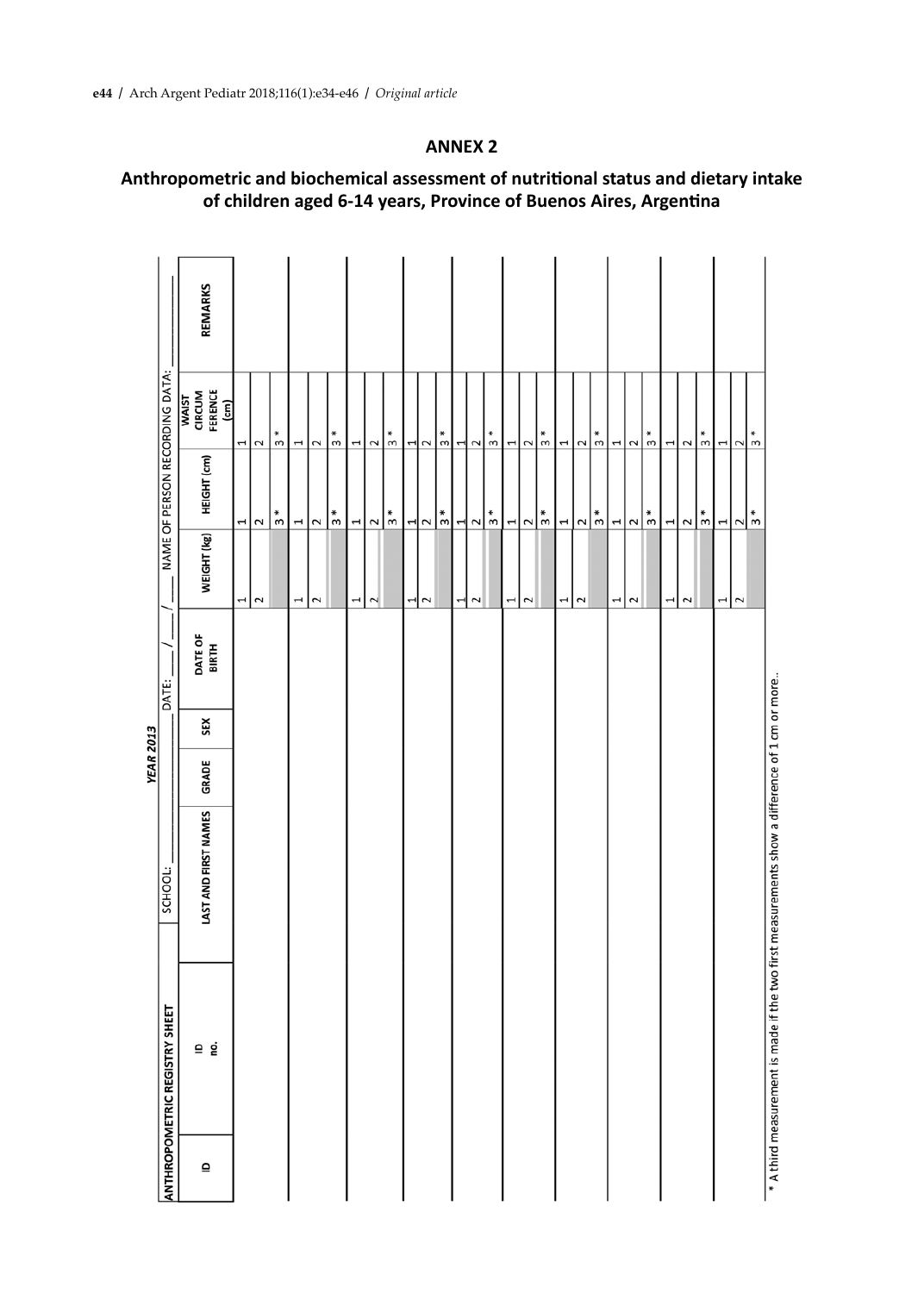## **ANNEX 3**

# **Distribution of children by nutritional status. District of General Pueyrredón, Province of Buenos Aires, Argentina**